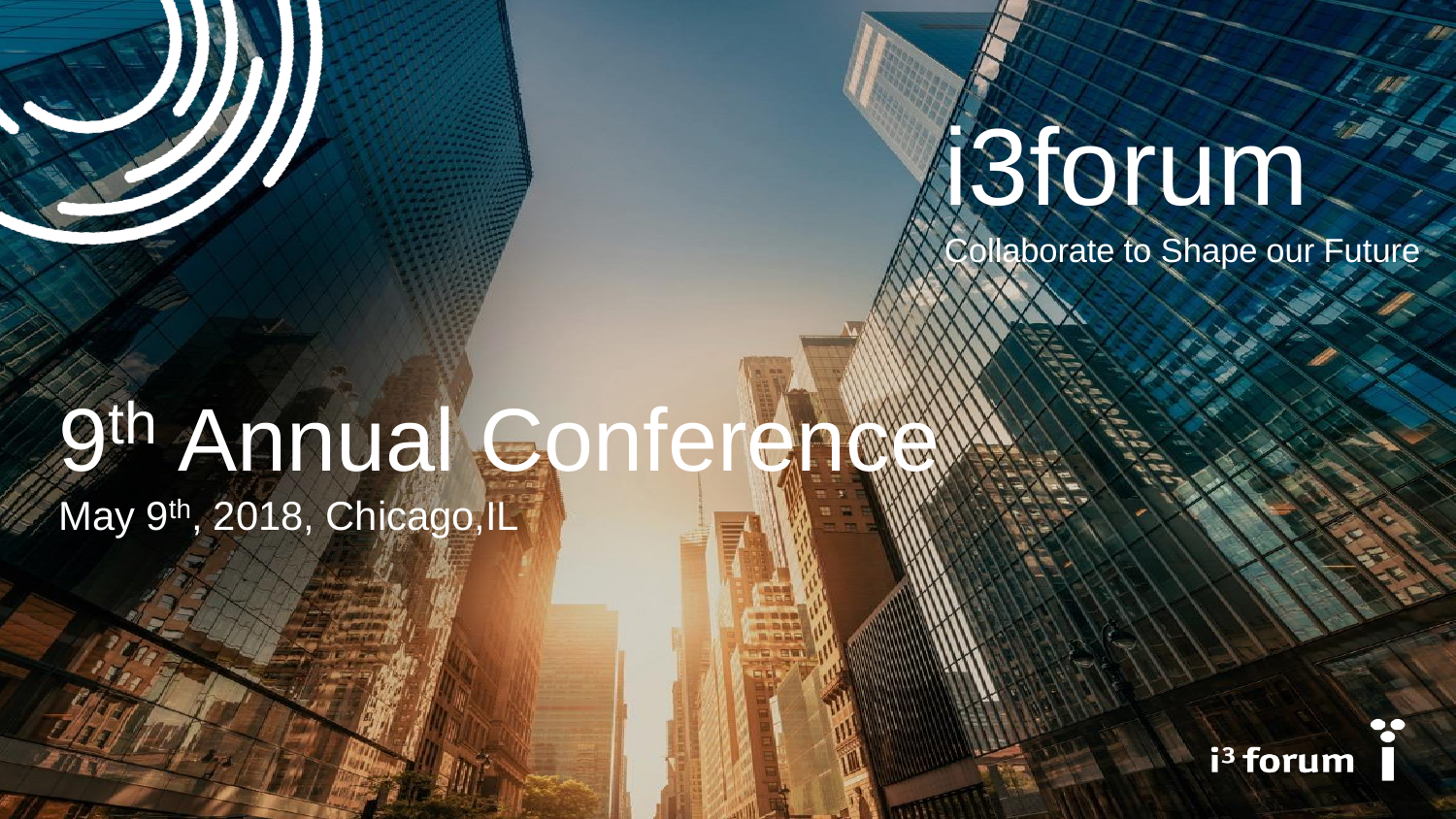As technology and market forces redefine our industry, **collective transformation** is the key to seizing **new opportunities** and **driving change.**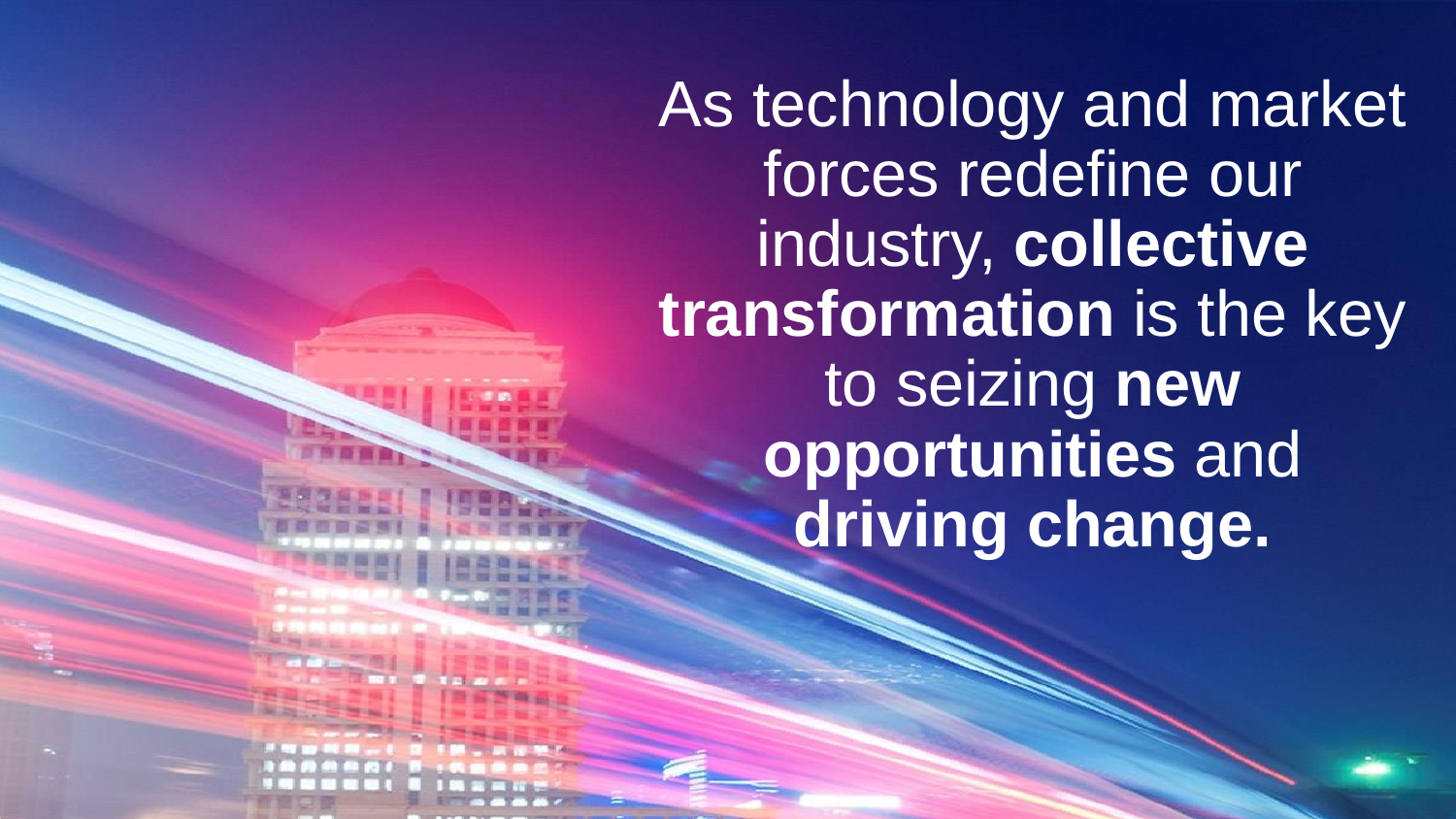### Together, We Can Enable & Accelerate Transformation



**collaboration** to enable innovation

Promote and foster **industrywide** 



**Address the issues** that are most critical to the industry



Develop **best practice and recommendations** to have a positive impact on the Carrier ecosystem



**Rapidly adapt** to the changing market by working together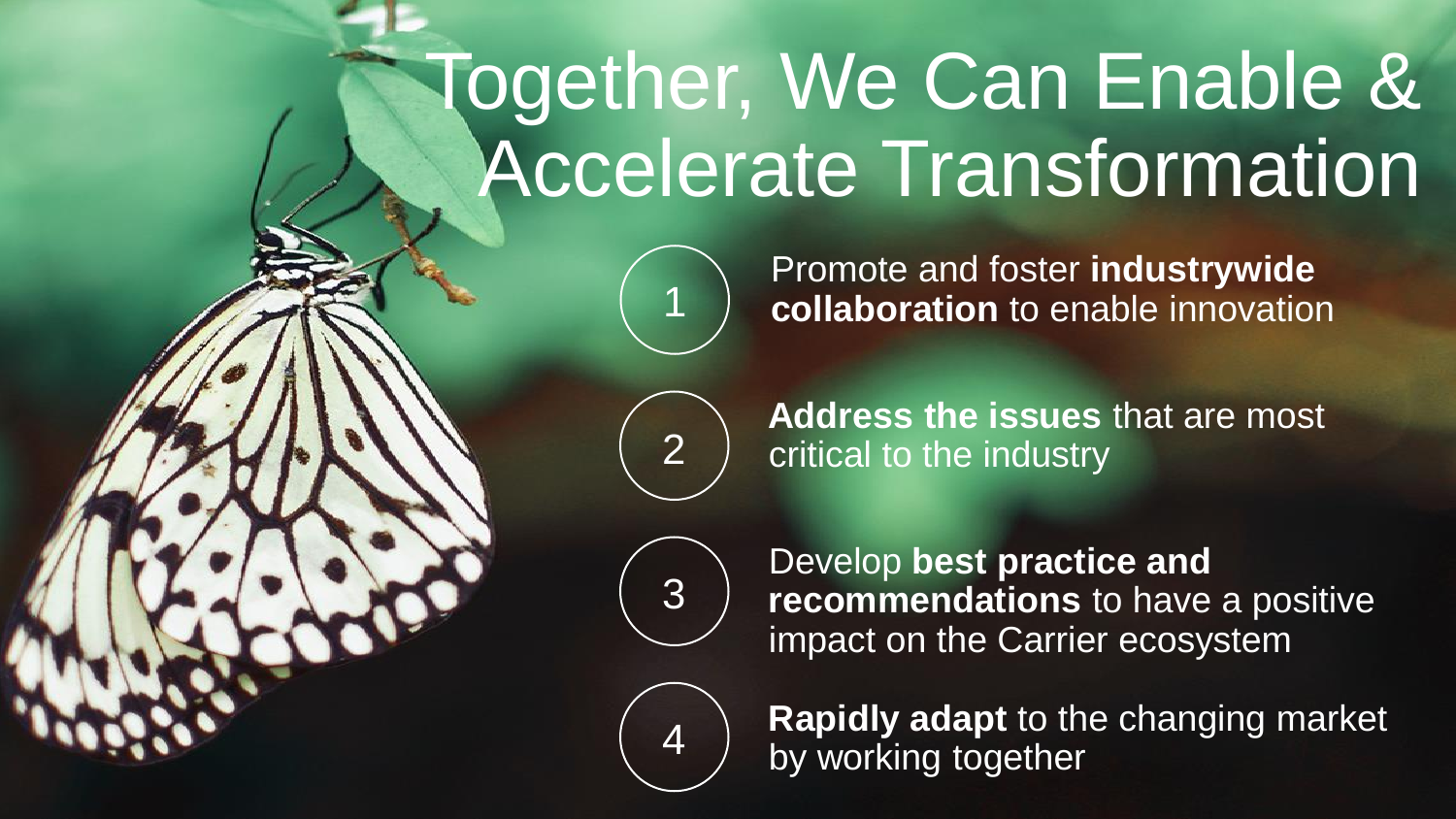### i3forum's contribution : By the Industry, For the Industry



We **bring together**  Carriers and Vendors who want to shape our future

We deliver **practical and tangible results**  through collaborative work We **collaborate** with leading Industry bodies such as **Global Leaders Forum**  and **GSMA**



We **drive adoption**  to **accelerate transformation**  across the International Carrier ecosystem

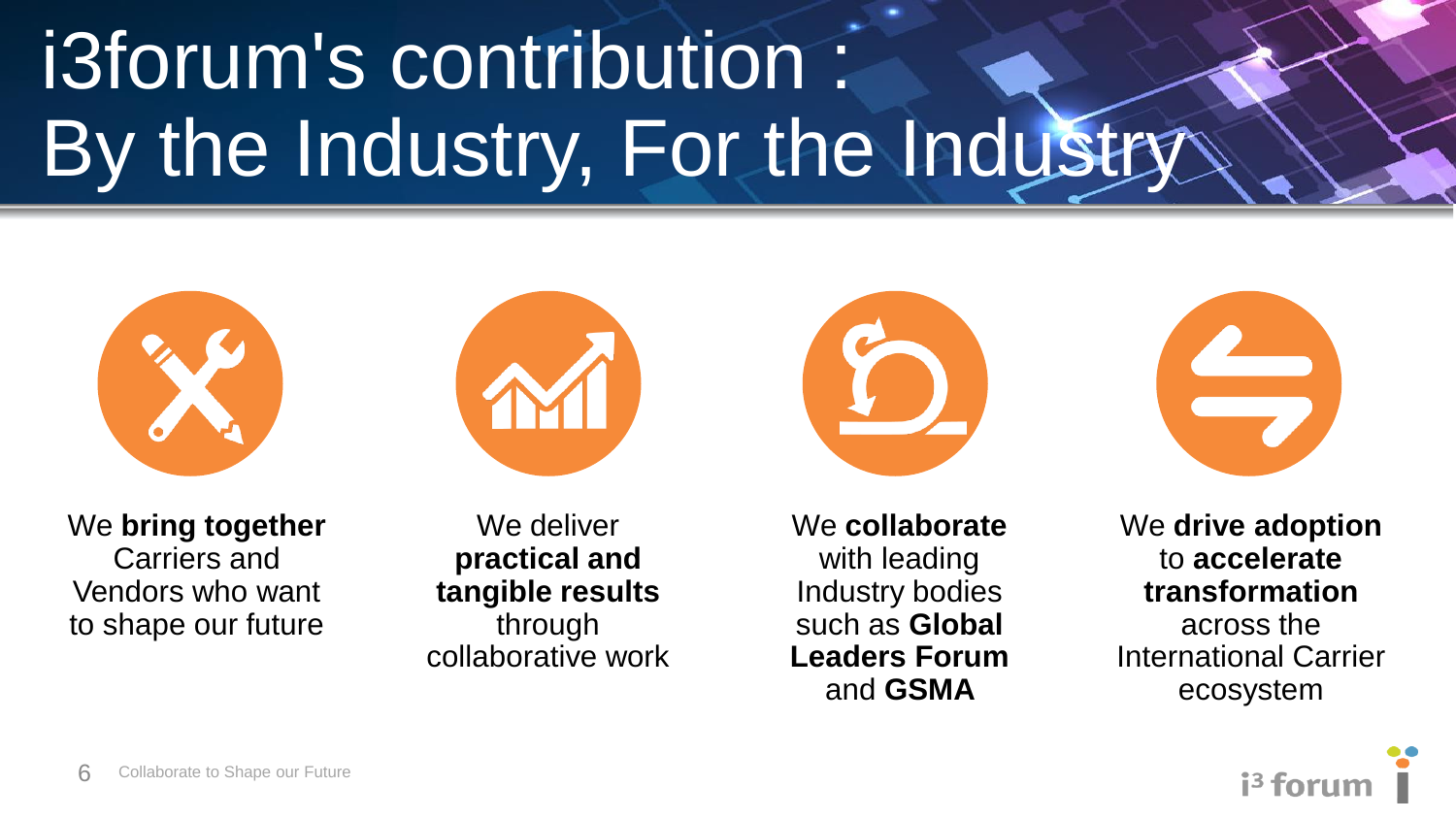### It's our 10th Anniversary !

**KEYNOTE | INDUSTRY TRANSFORMATION** 

Daniel Kurgan, CEO, BICS

#### **A BLOCKCHAIN USE CASE – A PROOF OF CONCEPT INITATIVE**

Shahar Steiff, AVP New Technologies, PCCW Global

#### **PANEL | ADDRESSING EFFICIENCY CHALLENGES IN OUR INDUSTRY**

John Sullivan, Head of Voice and Mobility, Telstra Mike Van den Bergh, CMO, PCCW Global Anne Morel, Head of Sales, Orange IC Moderator : Matthew Whalley, Director, ILEX

#### **THE FIGHT AGAINST FRAUD – AN INDUSTRY CODE OF CONDUCT**

John Christian, Director, Product Management, Metaswitch Jussi Makela, Director, Global Leaders Forum

#### STRATEGIES FOR TRANSFORMATION – WHERE DO WE GO FROM HERE?